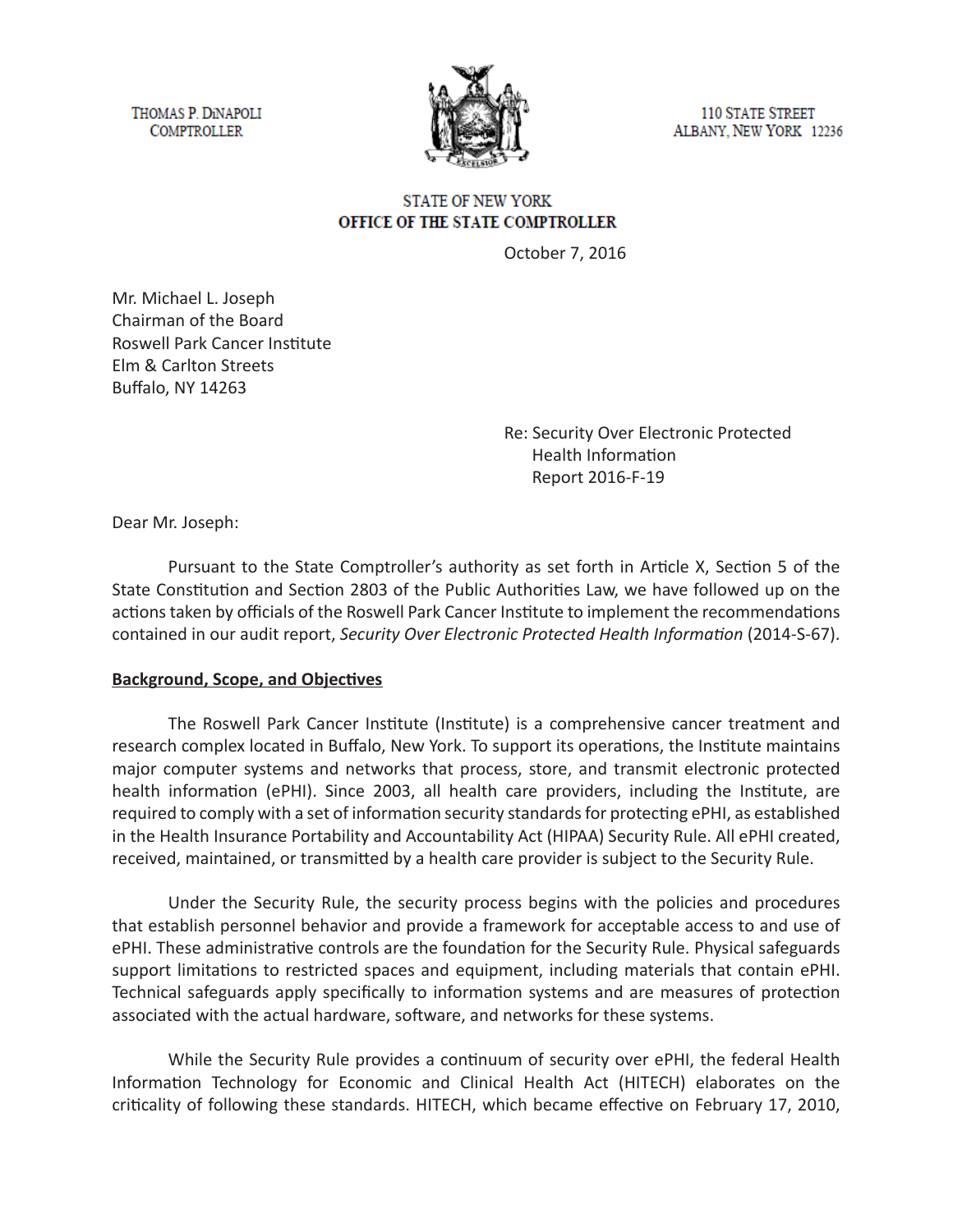provides enforcement, accountability, and penalty-related guidelines for organizations involved in sharing or accessing ePHI. Furthermore, HITECH extends certain HIPAA Privacy and Security Rule requirements to health care providers' business associates and establishes new limitations on ePHI disclosure. Health care providers were expected to fully comply with HITECH by September 23, 2013.

Our initial audit examined whether the Institute was properly safeguarding ePHI and had protection policies in place to make mandatory notifications when ePHI is lost or stolen. The objective of our follow-up was to assess the implementation, as of September 8, 2016, of the four recommendations included in our initial report.

#### **Summary Conclusions and Status of Audit Recommendations**

The Institute made significant progress addressing the issues identified in our initial audit. Of the four recommendations contained in our initial report, two have been implemented and two have been partially implemented.

# **Follow-Up Observations**

# **Recommendation 1**

*Take steps to resolve risk items that have remained open over multiple periods.* 

### Status – Partially Implemented

Agency Action – During our initial audit, we found 53 high- and/or medium-risk items had been open for over a year as of December 12, 2014. As of September 2016, 44 of the 53 items had been closed, while nine risks were still open. Institute officials provided justifications why they felt the risks for two items were at acceptable levels, and also explained that three other open items would be closed by October 2016. However, officials could not provide evidence that specific actions had been taken to resolve the remaining four open risks. According to officials, the Institute must undertake large initiatives that require formal review, approval, and material funding commitments by executive management to resolve such risks. Furthermore, officials indicated that these administrative processes could take up to a year to complete, along with any additional time needed for contract procurements. The four risks in question were first identified in 2012, nearly four years ago. Thus, significant time has elapsed since the deficiencies were identified, and the Institute should take actions to substantively resolve those items soon.

### **Recommendation 2**

*Implement reporting mechanisms to support risk mitigation priorities including decisions to defer or not address specific risks.*

Status – Partially Implemented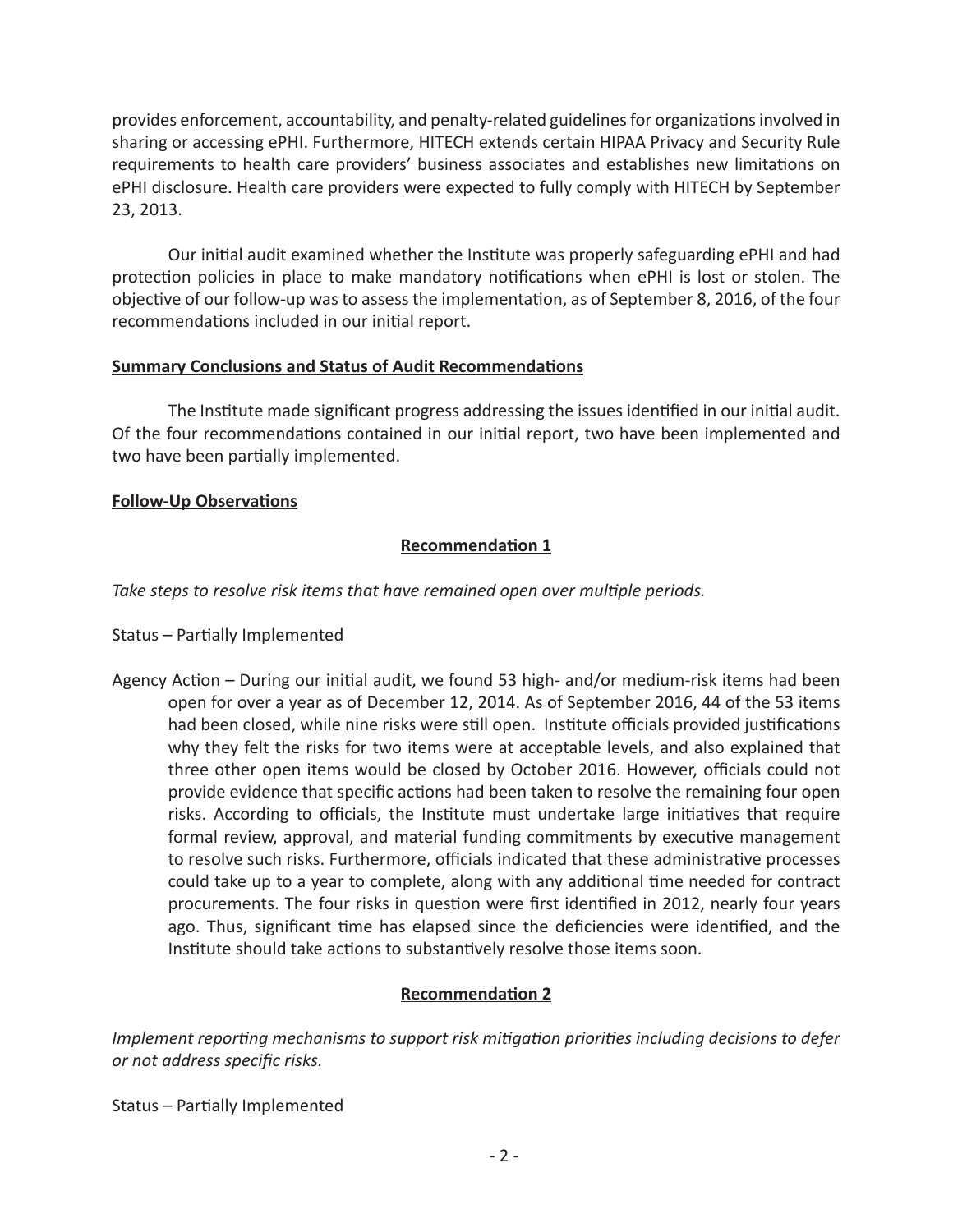Agency Action – As noted in our initial audit, the Institute has developed an Information Risk Management Program (Program) and a Risk Assessment Policy (Policy). The primary components of the Program include planning, periodic risk assessments, risk mitigation, and incident risk reporting and response. In addition, the Institute completes an annual "Risk and Threat Impact and Analysis Assessment Report" (Risk Assessment). In these Risk Assessments, the Institute ranks risks as high, medium, or low depending on the likelihood of the threat occurring and the resulting impact. According to the Institute's Policy, the risk rating should be a major consideration when prioritizing corrective action efforts, and risks that remain open over multiple assessment periods should be given additional consideration.

However, at the time of our initial audit the Institute did not – and still does not – have procedures to document the underlying reasons to avoid, mitigate, accept, or transfer open risk items. Although the Institute made significant progress in addressing the open high- and medium-risk items cited in our initial audit, some of such risks have not yet been resolved. As noted previously, management could not indicate precisely when four open risks (three medium and one high) from 2012 would be resolved. The fact that high and medium risks pose threats that may result in material loss of Institute assets or harm its interests underscores the importance of maintaining a record of the underlying decisions to defer and accept certain risks. Management indicated that starting October 1, 2016 the Institute will implement a new procedure to better support its risk decisions.

### **Recommendation 3**

*Continue efforts to strengthen physical security over the systems that receive, store, process, transmit, and maintain ePHI.*

- Status Implemented
- Agency Action Subsequent to our initial audit report, the Institute implemented a procedure to audit the security of network data closets on a bi-annual basis. We reviewed the results of the Institute's two last security reviews conducted in November 2015 and July 2016 and determined the process was adequate. Furthermore, we sampled 15 locations containing network equipment, including the three that were not adequately secure during our initial audit, and found no exceptions.

#### **Recommendation 4**

*Implement the recommendations detailed during the audit for strengthening technical safeguards over ePHI.*

#### Status – Implemented

Agency Action – The Institute has addressed the technical recommendations made during the initial audit.